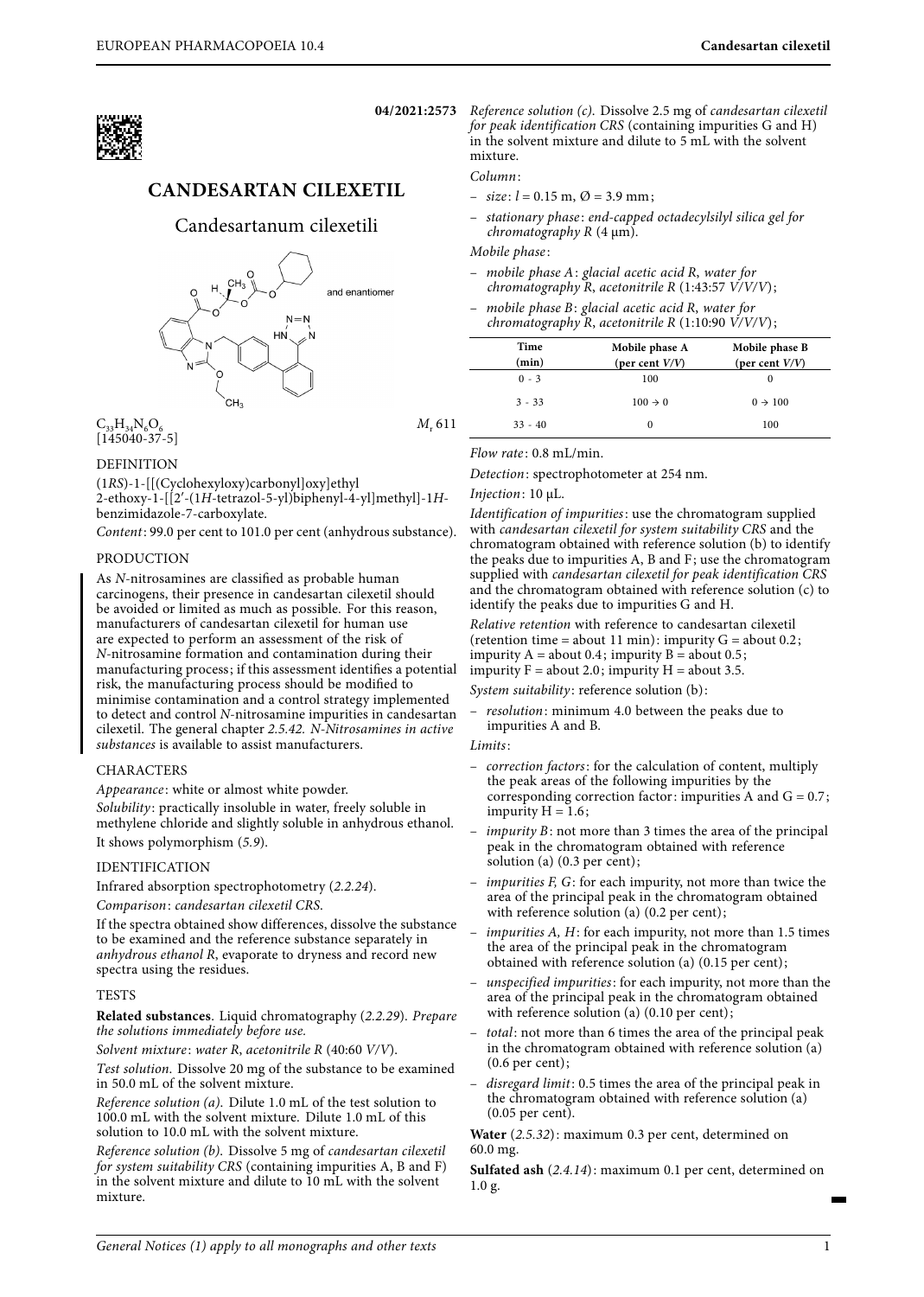#### ASSAY

Dissolve 0.500 g in 60 mL of glacial acetic acid R. Titrate immediately with 0.1 M perchloric acid, determining the end-point potentiometrically  $(2.2.20)$  at the 1<sup>st</sup> inflexion point. 1 mL of 0.1 M perchloric acid is equivalent to 61.1 mg of  $C_{33}H_{34}N_6O_6$ .

## IMPURITIES

#### Specified impurities: A, B, F, G, H.

Other detectable impurities (the following substances would, if present at a sufficient level, be detected by one or other of the tests in the monograph. They are limited by the general acceptance criterion for other/unspecified impurities and/or by the general monograph Substances for pharmaceutical use  $(2034)$ . It is therefore not necessary to identify these impurities for demonstration of compliance. See also 5.10. Control of impurities in substances for pharmaceutical use):  $C$ ,  $D$ ,  $E$ ,  $\tilde{I}$ .



A. ethyl 2-ethoxy-1-[[2′-(1H-tetrazol-5-yl)biphenyl-4 yl]methyl]-1H-benzimidazole-7-carboxylate,



B. (1RS)-1-[[(cyclohexyloxy)carbonyl]oxy]ethyl 2-oxo-3-[[2′-(1H-tetrazol-5-yl)biphenyl-4-yl]methyl]-2,3-  ${\rm dihydro\text{-}1}H\text{-}{\rm benzimidazole\text{-}4\text{-}carboxylate},$ 



C. (1RS)-1-[[(cyclohexyloxy)carbonyl]oxy]ethyl 3-[[2′-(1-ethyl-1H-tetrazol-5-yl)biphenyl-4-yl]methyl]-2 oxo-2,3-dihydro-1H-benzimidazole-4-carboxylate,



D. (1RS)-1-[[(cyclohexyloxy)carbonyl]oxy]ethyl 3-[[2′-(2-ethyl-2H-tetrazol-5-yl)biphenyl-4-yl]methyl]-2 oxo-2,3-dihydro-1H-benzimidazole-4-carboxylate,



E. (1RS)-1-[[(cyclohexyloxy)carbonyl]oxy]ethyl 2-ethoxy-1-[[2′-(1-ethyl-1H-tetrazol-5-yl)biphenyl-4 yl]methyl]-1H-benzimidazole-7-carboxylate,



F. (1RS)-1-[[(cyclohexyloxy)carbonyl]oxy]ethyl 2-ethoxy-1-[[2′-(2-ethyl-2H-tetrazol-5-yl)biphenyl-4 yl]methyl]-1H-benzimidazole-7-carboxylate,



G. 2-ethoxy-1-[[2′-(1H-tetrazol-5-yl)biphenyl-4-yl]methyl]- 1H-benzimidazole-7-carboxylic acid (candesartan),



H. (1RS)-1-[[(cyclohexyloxy)carbonyl]oxy]ethyl 2-ethoxy-1-[[2′-[1-(triphenylmethyl)-1H-tetrazol-5 yl]biphenyl-4-yl]methyl]-1H-benzimidazole-7-carboxylate (N-tritylcandesartan),



I. methyl 2-ethoxy-1-[[2′-(1H-tetrazol-5-yl)biphenyl-4 yl]methyl]-1H-benzimidazole-7-carboxylate.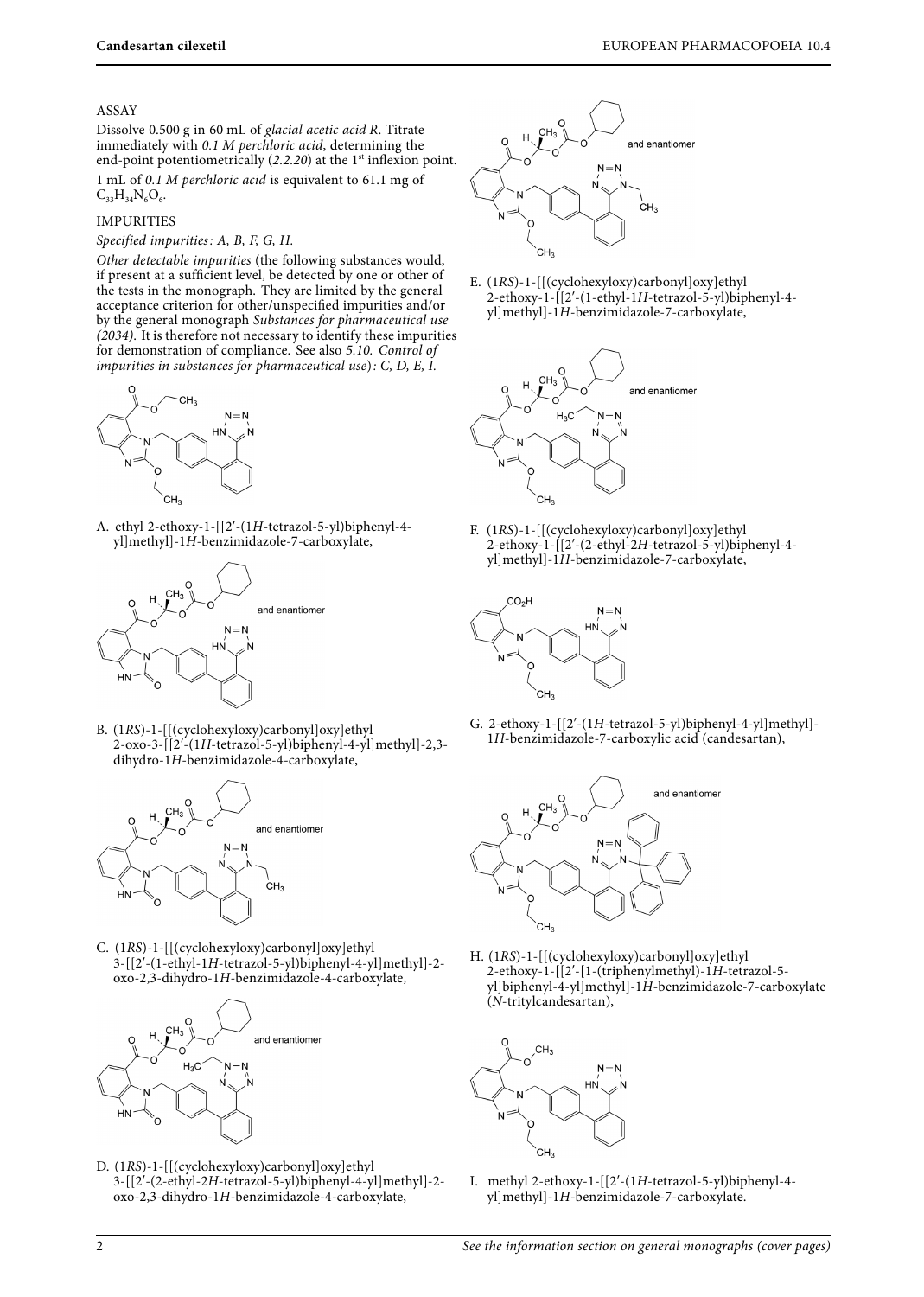# **IRBESARTAN**

## Irbesartanum



 $C_{25}H_{28}N_6O$  $[138402-11-6]$ 

## DEFINITION

2-Butyl-3-[[2′-(1H-tetrazol-5-yl)[1,1′-biphenyl]-4-yl]methyl]- 1,3-diazaspiro[4.4]non-1-en-4-one.

Content: 99.0 per cent to 101.0 per cent (anhydrous substance).

## PRODUCTION

As N-nitrosamines are classified as probable human carcinogens, their presence in irbesartan should be avoided or limited as much as possible. For this reason, manufacturers of irbesartan for human use are expected to perform an assessment of the risk of N-nitrosamine formation and contamination during their manufacturing process; if this assessment identifies a potential risk, the manufacturing process should be modified to minimise contamination and a control strategy implemented to detect and control N-nitrosamine impurities in irbesartan. The general chapter 2.5.42. N-Nitrosamines in active substances is available to assist manufacturers.

## CHARACTERS

Appearance: white or almost white, crystalline powder. Solubility: practically insoluble in water, sparingly soluble in methanol, slightly soluble in methylene chloride. It shows polymorphism (5.9).

#### IDENTIFICATION

Infrared absorption spectrophotometry (2.2.24).

Comparison: irbesartan CRS.

If the spectra obtained in the solid state show differences, dissolve the substance to be examined and the reference substance separately in methanol R, evaporate to dryness at 60 °C and record new spectra using the residues.

#### **TESTS**

**Appearance of solution**. The solution is clear (2.2.1) and not more intensely coloured than reference solution  $B_7$  (2.2.2, Method II).

Dissolve 0.50 g in a mixture of 1 volume of 2 M sodium hydroxide R and 9 volumes of methanol R2 and dilute to 10 mL with the same mixture of solvents.

**Impurity B**. Liquid chromatography (2.2.29). Prepare the solutions immediately before use.

Test solution. Dissolve 0.100 g of the substance to be examined in the mobile phase and dilute to 5.0 mL with the mobile phase.

Reference solution. Dissolve 25.0 mg of sodium azide R (sodium salt of impurity B) in the mobile phase and dilute to 100.0 mL with the mobile phase. Dilute 0.25 mL of the solution to 200.0 mL with the mobile phase.

Precolumn (used to prevent saturation of the column with irbesartan):

 $-$  size:  $l = 0.05$  m,  $\varnothing = 4$  mm;

M<sub>r</sub> 428.5

- **04/2021:2465** stationary phase : strongly basic anion-exchange resin for chromatography R (8.5 μm).
	- Column:
	- $-$  size:  $l = 0.25$  m,  $\varnothing = 4$  mm;
	- stationary phase : strongly basic anion-exchange resin for chromatography R (8.5 μm).

Mobile phase:  $4.2$  g/L solution of sodium hydroxide R in carbon dioxide-free water R.

Flow rate: 1.0 mL/min.

Detection: conductivity detector with a sensitivity of 3 μS; use a self-regenerating anion suppressor.

Neutralisation of the eluent: either chemical or electrochemical:

- chemical: by continuous countercurrent circulation in a neutralising micromembrane, performed before detection:
	- neutralising solvent: 0.025 M sulfuric acid;
	- $-$  flow rate: 10 mL/min;
	- *pressure*: about 100 kPa.
- electrochemical: 300 mA (for example).

Injection: 200 μL; after each injection of the test solution, rinse the precolumn with a mixture of mobile phase and methanol R (40:60 V/V) for 10 min; equilibrate to initial conditions as necessary; a switch valve can be used to avoid disconnecting the precolumn from the column.

Run time: 25 min.

Retention time: impurity  $B =$  about 14 min.

System suitability: reference solution:

– signal-to-noise ratio: minimum 10 for the peak due to impurity B.

Limit:

– impurity B: not more than the area of the corresponding peak in the chromatogram obtained with the reference solution (10 ppm).

**Related substances**. Liquid chromatography (2.2.29).

Buffer solution pH 3.2. Mix 5.5 mL of phosphoric acid R and 950 mL of water for chromatography  $\overline{R}$  and adjust to pH 3.2 with triethylamine R.

Test solution. Dissolve 50 mg of the substance to be examined in methanol R2 and dilute to 50.0 mL with the same solvent.

Reference solution (a). Dilute 1.0 mL of the test solution to 100.0 mL with methanol R2. Dilute 1.0 mL of this solution to 10.0 mL with methanol R2.

Reference solution (b). Dissolve 5 mg of the substance to be examined and 5 mg of irbesartan impurity A CRS in methanol R2 and dilute to 10 mL with the same solvent. Dilute 1 mL of the solution to 10 mL with methanol R2. Column:

- $-$  size:  $l = 0.25$  m,  $\varnothing = 4$  mm;
- stationary phase : end-capped octadecylsilyl silica gel for *chromatography R*  $(5 \mu m)$ .

Mobile phase: acetonitrile R1, buffer solution pH 3.2  $(33:67 \frac{V}{V})$ .

Flow rate: 1.0 mL/min.

Detection: spectrophotometer at 220 nm.

Injection: 10 μL.

Run time : 1.4 times the retention time of irbesartan. Identification of impurities: use the chromatogram obtained with reference solution (b) to identify the peak due to impurity A.

Relative retention with reference to irbesartan (retention time = about 23 min): impurity  $A =$  about 0.7. System suitability: reference solution (b):

- 
- resolution: minimum 3.0 between the peaks due to impurity A and irbesartan.
- Limits: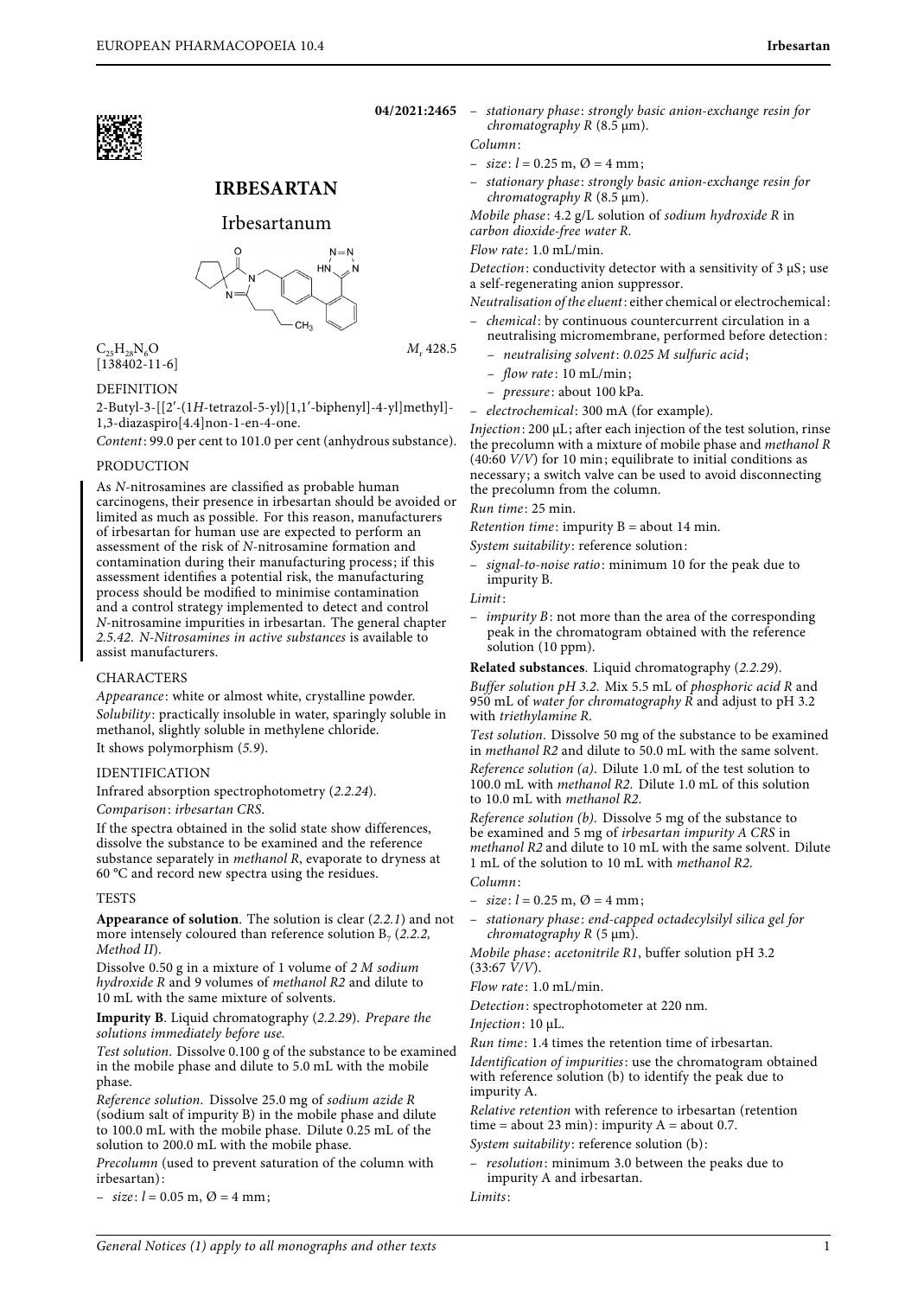- impurity A: not more than 1.5 times the area of the principal peak in the chromatogram obtained with reference solution (a) (0.15 per cent);
- unspecified impurities: for each impurity, not more than the area of the principal peak in the chromatogram obtained with reference solution (a) (0.10 per cent);
- total: not more than twice the area of the principal peak in the chromatogram obtained with reference solution (a) (0.2 per cent);
- disregard limit: 0.5 times the area of the principal peak in the chromatogram obtained with reference solution (a) (0.05 per cent).

**Water** (2.5.12): maximum 0.5 per cent, determined on 1.00 g.

**Sulfated ash** (2.4.14): maximum 0.1 per cent, determined on 1.0 g.

ASSAY

Dissolve 0.300 g in 50 mL of anhydrous acetic acid R. Titrate with 0.1 M perchloric acid, determining the end-point potentiometrically (2.2.20).

1 mL of 0.1 M perchloric acid is equivalent to 42.85 mg of  $C_{25}H_{28}N_6O.$ 

## IMPURITIES

Specified impurities: A, B.

 $N = N$ HN  $CH<sub>3</sub>$ 

- A. 1-(pentanoylamino)-N-[[2′-(1H-tetrazol-5-yl)[1,1′ biphenyl]-4-yl]methyl]cyclopentane-1-carboxamide,
- B.  $N_3$ : trinitride (azide).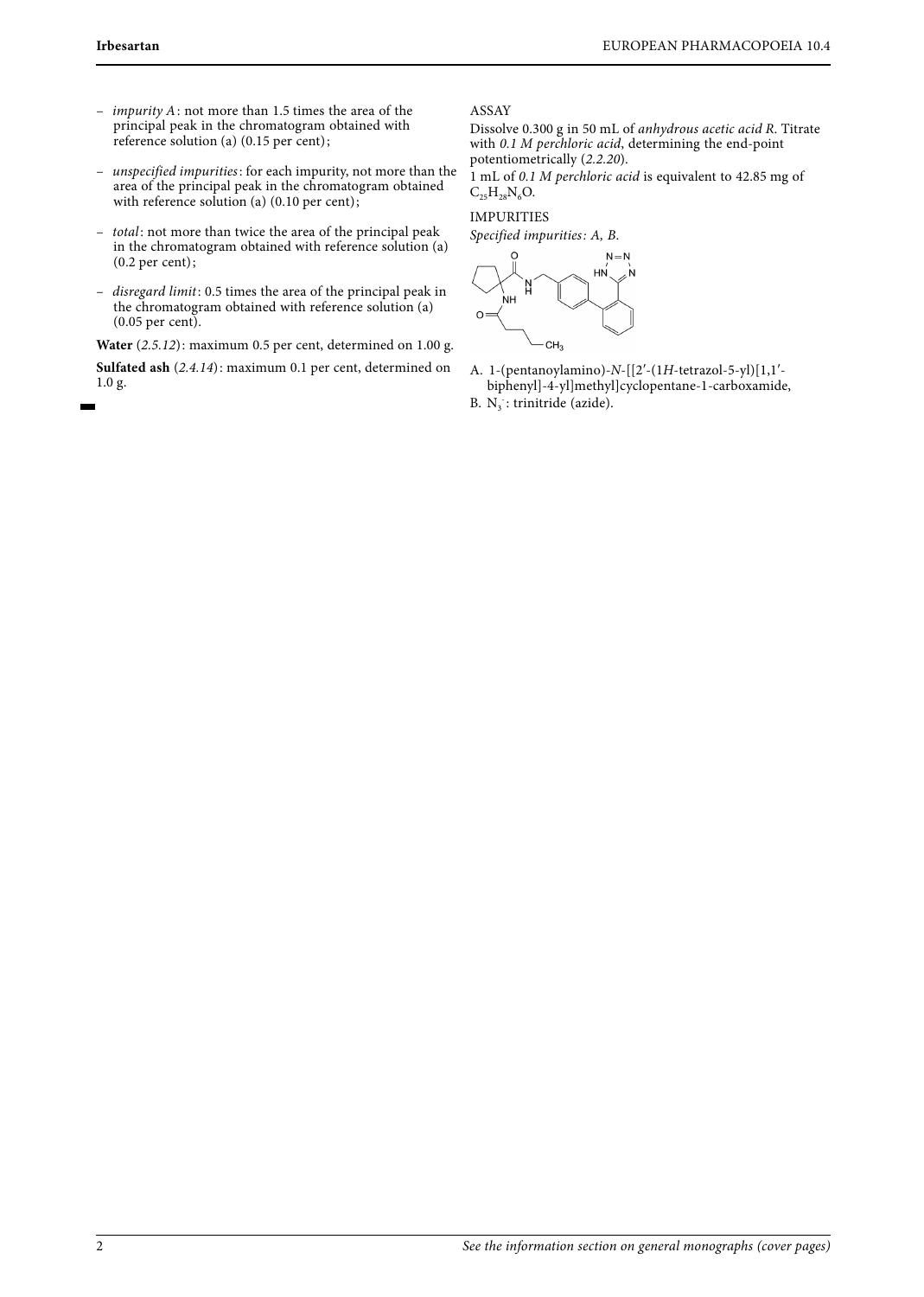

# **LOSARTAN POTASSIUM**

## Losartanum kalicum



 $M, 461.0$ 

 $C_{22}H_{22}ClKN_{6}O$ [124750-99-8]

## **DEFINITION**

Potassium 5-[4′-[[2-butyl-4-chloro-5-(hydroxymethyl)-1Himidazol-1-yl]methyl]biphenyl-2-yl]tetrazol-1-ide. Content: 98.5 per cent to 101.5 per cent (dried substance).

#### **PRODUCTION**

As N-nitrosamines are classified as probable human carcinogens, their presence in losartan potassium should be avoided or limited as much as possible. For this reason, manufacturers of losartan potassium for human use are expected to perform an assessment of the risk of N-nitrosamine formation and contamination during their manufacturing process; if this assessment identifies a potential risk, the manufacturing process should be modified to minimise contamination and a control strategy implemented to detect and control N-nitrosamine impurities in losartan potassium. The general chapter 2.5.42. N-Nitrosamines in active substances is available to assist manufacturers.

#### CHARACTERS

Appearance: white or almost white, crystalline powder, hygroscopic.

Solubility: freely soluble in water and in methanol, slightly soluble in acetonitrile.

It shows polymorphism (5.9).

#### IDENTIFICATION

A. Infrared absorption spectrophotometry (2.2.24).

Comparison: losartan potassium CRS.

If the spectra obtained in the solid state show differences, dissolve the substance to be examined and the reference substance separately in methanol R, evaporate to dryness and record new spectra using the residues.

B. Dissolve 25 mg in 3 mL of water R. The solution gives reaction (a) of potassium (2.3.1).

#### **TESTS**

**Related substances**. Liquid chromatography (2.2.29). Prepare the solutions immediately before use.

Test solution. Dissolve 30.0 mg of the substance to be examined in methanol R and dilute to 100.0 mL with the same solvent.

Reference solution (a). Dilute 1.0 mL of the test solution to 100.0 mL with methanol R. Dilute 1.0 mL of this solution to 10.0 mL with methanol R.

Reference solution (b). Dissolve 6 mg of triphenylmethanol R (impurity G) in 100 mL of methanol R. Dilute  $1$  mL of the solution to 100 mL with methanol R. Use 1 mL of this solution to dissolve the contents of a vial of losartan for system suitability CRS (containing impurities J, K, L and M) and sonicate for 5 min.

**04/2021:2232** Reference solution (c). Dissolve 3.0 mg of losartan impurity D CRS in methanol R and dilute to 100.0 mL with the same solvent. Dilute 1.5 mL of this solution to 100.0 mL with methanol R.

Column:

- $-$  size:  $l = 0.25$  m,  $\varnothing = 4.6$  mm;
- stationary phase : end-capped octadecylsilyl silica gel for *chromatography R*  $(5 \mu m)$ ;

- temperature: 35 °C.

Mobile phase :

mobile phase  $A$ : dilute 1.0 mL of phosphoric acid R to 1000 mL with water for chromatography R;

mobile phase B: acetonitrile R1;

| Time<br>(min) | Mobile phase A<br>(per cent $V/V$ ) | Mobile phase B<br>(per cent $V/V$ ) |
|---------------|-------------------------------------|-------------------------------------|
| $0 - 5$       | 75                                  | 25                                  |
| $5 - 30$      | $75 \rightarrow 10$                 | $25 \rightarrow 90$                 |
| $30 - 40$     | 10                                  | 90                                  |

Flow rate: 1.3 mL/min.

Detection: spectrophotometer at 220 nm.

Injection: 10 μL.

Identification of impurities: use the chromatogram supplied with *losartan for system suitability CRS* and the chromatogram obtained with reference solution (b) to identify the peaks due to impurities G, J, K, L and M; use the chromatogram obtained with reference solution (c) to identify the peak due to impurity D.

Relative retention with reference to losartan (retention

time = about 14 min): impurity  $D =$  about 0.9;

impurity  $J =$  about 1.4; impurity  $K =$  about 1.5;

impurity  $L =$  about 1.6; impurity  $M =$  about 1.75;

impurity  $G =$  about 1.8.

System suitability: reference solution (b):

peak-to-valley ratio: minimum 2.0, where  $H<sub>0</sub>$  = height above the baseline of the peak due to impurity M and  $H<sub>u</sub>$  = height above the baseline of the lowest point of the curve separating this peak from the peak due to impurity G.

Limits:

- *impurity*  $D$ : not more than the area of the corresponding peak in the chromatogram obtained with reference solution (c) (0.15 per cent);
- *impurities J, K, L, M*: for each impurity, not more than 1.5 times the area of the principal peak in the chromatogram obtained with reference solution (a) (0.15 per cent);
- unspecified impurities: for each impurity, not more than the area of the principal peak in the chromatogram obtained with reference solution (a) (0.10 per cent);
- total: not more than 3 times the area of the principal peak in the chromatogram obtained with reference solution (a) (0.3 per cent);
- disregard limit: 0.5 times the area of the principal peak in the chromatogram obtained with reference solution (a) (0.05 per cent).

**Loss on drying** (2.2.32): maximum 0.5 per cent, determined on 1.000 g by drying in an oven at 105 °C.

#### ASSAY

Dissolve 0.200 g in 75 mL of anhydrous acetic acid R and sonicate for 10 min. Carry out a potentiometric titration (2.2.20) using 0.1 M perchloric acid.

1 mL of 0.1 M perchloric acid is equivalent to 23.05 mg of  $C_{22}H_{22}ClKN<sub>6</sub>O$ .

## STORAGE

In an airtight container.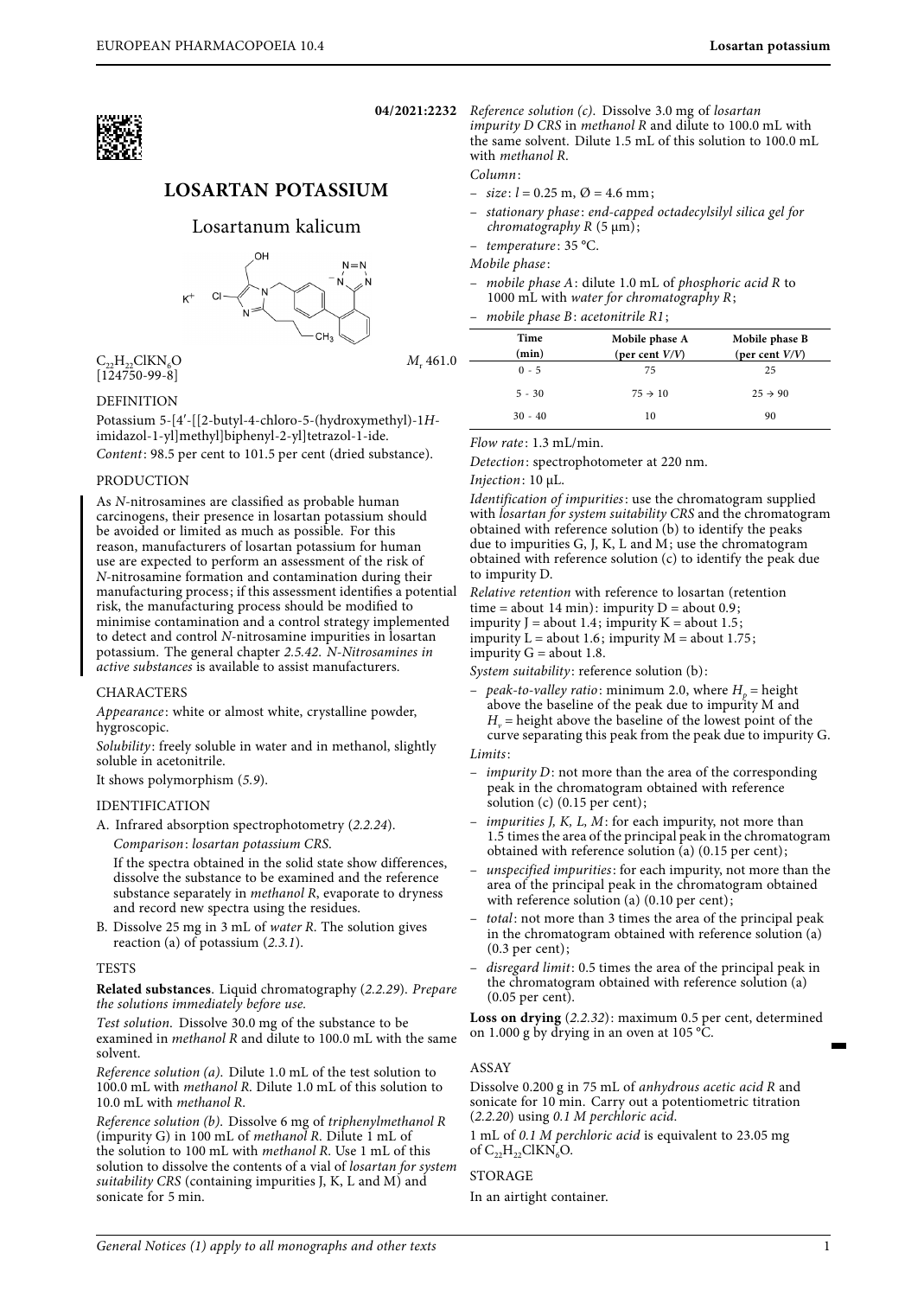## IMPURITIES

## Specified impurities: D, J, K, L, M.

Other detectable impurities (the following substances would, if present at a sufficient level, be detected by one or other of the tests in the monograph. They are limited by the general acceptance criterion for other/unspecified impurities and/or by the general monograph Substances for pharmaceutical use (2034). It is therefore not necessary to identify these impurities for demonstration of compliance. See also 5.10. Control of impurities in substances for pharmaceutical use): B, C, E, F, G, H, I.



B. [2′-(1H-tetrazol-5-yl)biphenyl-4-yl]methanol,



C. [2-butyl-5-chloro-1-[[2′-(1H-tetrazol-5-yl)biphenyl-4 yl]methyl]-1H-imidazol-4-yl]methanol,



D. 2-butyl-4-chloro-1H-imidazole-5-carbaldehyde,



E. 5-(4′-methylbiphenyl-2-yl)-1H-tetrazole,



F. 5-[4′-[[2-butyl-4-chloro-5-[[(1-methylethyl)oxy]methyl]- 1H-imidazol-1-yl]methyl]biphenyl-2-yl]-1H-tetrazole,



G. triphenylmethanol,

H. [2-butyl-4-chloro-1-[[2′-[2-(triphenylmethyl)-2H-tetrazol-5-yl]biphenyl-4-yl]methyl]-1H-imidazol-5-yl]methanol,



I. 5-[4′-[[2-butyl-4-chloro-5-[[(triphenylmethyl]oxy] methyl]-1H-imidazol-1-yl]methyl]biphenyl-2-yl]-1Htetrazole,



J. [2-butyl-4-chloro-1-[[2′-(1H-tetrazol-5-yl)biphenyl-4 yl]methyl]-1H-imidazol-5-yl]methyl acetate,



K. 2-butyl-4-chloro-1-[[2′-(1H-tetrazol-5-yl)biphenyl-4 yl]methyl]-1H-imidazol-5-carbaldehyde,



L. [2-butyl-1-[[2′-[1-[[2-butyl-4-chloro-1-[[2′-(1H-tetrazol-5-yl)biphenyl-4-yl]methyl]-1H-imidazol-5-yl]methyl]-1Htetrazol-5-yl]biphenyl-4-yl]methyl]-4-chloro-1H-imidazol-5-yl]methanol,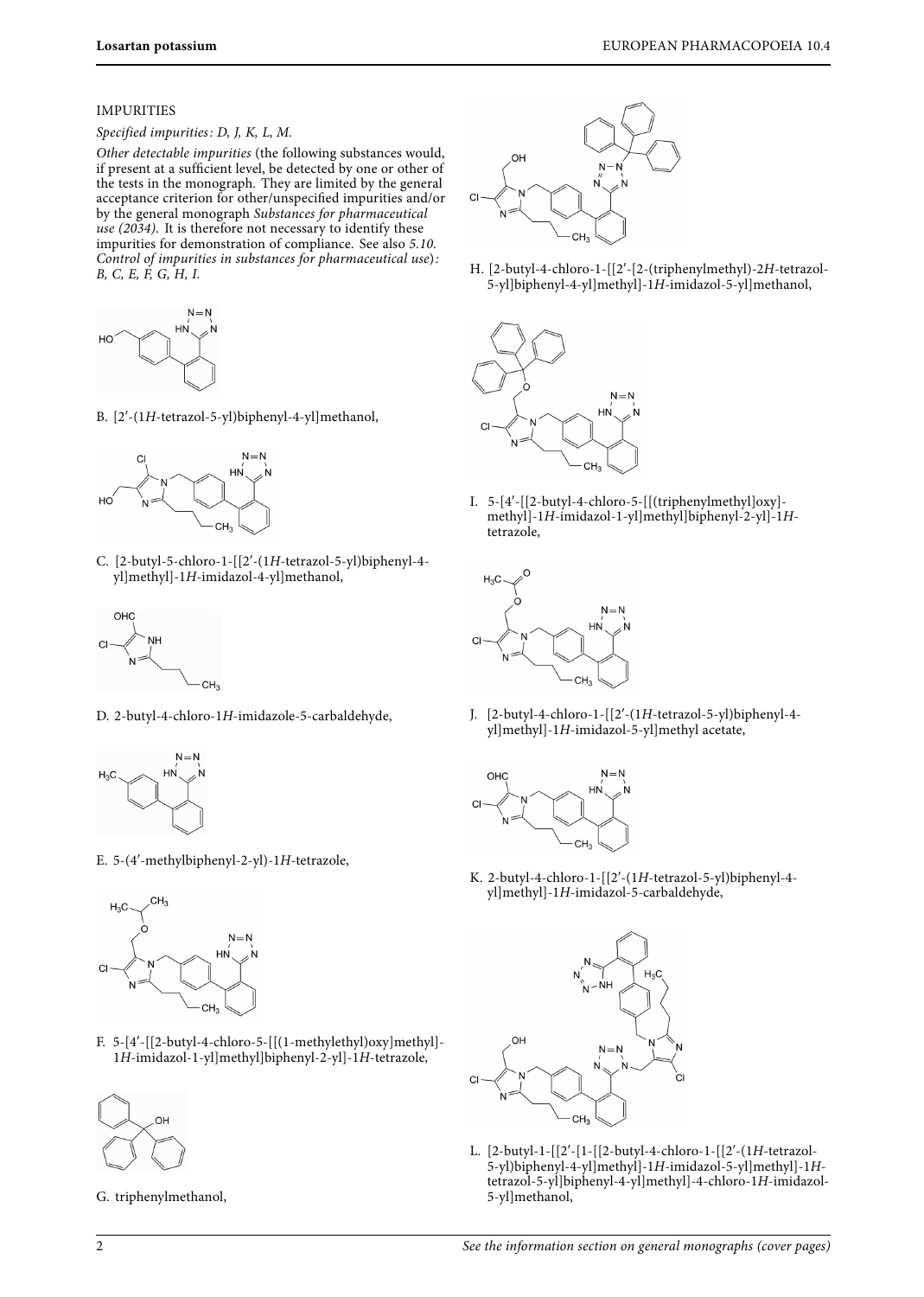

M. [2-butyl-1-[[2′-[2-[[2-butyl-4-chloro-1-[[2′-(1H-tetrazol-5-yl)biphenyl-4-yl]methyl]-1H-imidazol-5-yl]methyl]-2Htetrazol-5-yl]biphenyl-4-yl]methyl]-4-chloro-1H-imidazol-5-yl]methanol.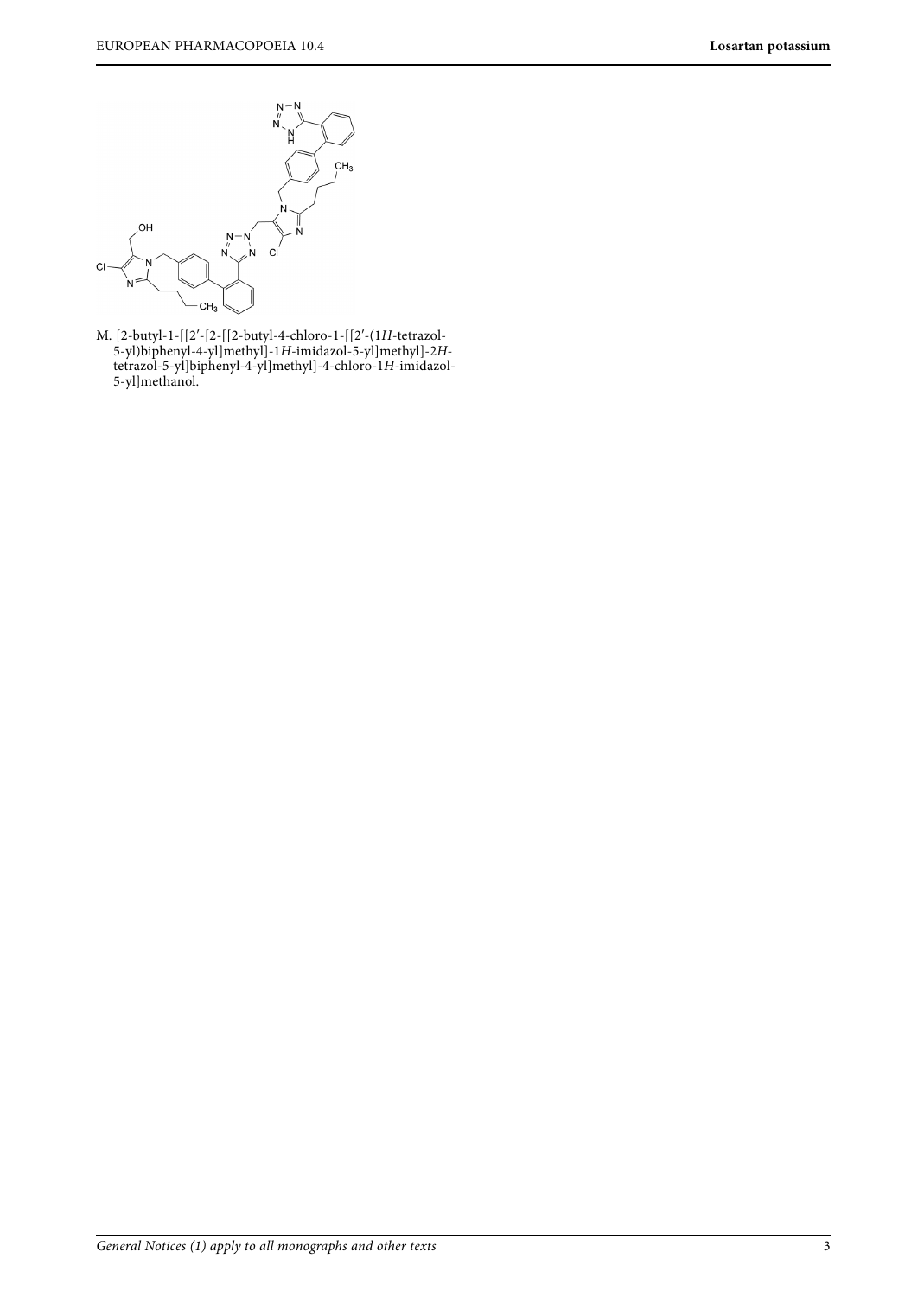

**04/2021:2600** – temperature: 40 °C.

Mobile phase :

- mobile phase  $A$ : mix 20 volumes of acetonitrile  $R$  and 80 volumes of a 2.04 g/L solution of potassium dihydrogen *phosphate R* previously adjusted to pH 3.4 with a  $1.73$  g/L solution of phosphoric acid R;
- mobile phase  $B$ : mix 20 volumes of a 2.04 g/L solution of potassium dihydrogen phosphate R, previously adjusted to  $pH$  3.4 with a 1.73 g/L solution of *phosphoric acid R*, and 80 volumes of acetonitrile R;

| Time<br>(min) | Mobile phase A<br>(per cent $V/V$ ) | Mobile phase B<br>(per cent $V/V$ ) |
|---------------|-------------------------------------|-------------------------------------|
| $0 - 10$      | 75                                  | 25                                  |
| $10 - 35$     | $75 \rightarrow 0$                  | $25 \div 100$                       |
| $35 - 45$     |                                     | 100                                 |

 $C_{29}H_{30}N_6O_6$  $[144689-63-4]$  M<sub>r</sub> 558.6

## DEFINITION

(5-Methyl-2-oxo-1,3-dioxol-4-yl)methyl 4-(1-hydroxy-1 methylethyl)-2-propyl-1-[[2′-(1H-tetrazol-5-yl)biphenyl-4 yl]methyl]-1H-imidazole-5-carboxylate.

**OLMESARTAN MEDOXOMIL**

Olmesartanum medoxomilum

 $\overleftarrow{c}$ H<sub>3</sub>

 $N = N$ 

**NH** 

 $H_2C$ 

 $\Omega$ 

 $\cap H$  $H<sub>2</sub>C$ 

 $H<sub>2</sub>$ 

Content: 97.5 per cent to 102.0 per cent (anhydrous substance).

## PRODUCTION

As N-nitrosamines are classified as probable human carcinogens, their presence in olmesartan medoxomil should be avoided or limited as much as possible. For this reason, manufacturers of olmesartan medoxomil for human use are expected to perform an assessment of the risk of N-nitrosamine formation and contamination during their manufacturing process; if this assessment identifies a potential risk, the manufacturing process should be modified to minimise contamination and a control strategy implemented to detect and control N-nitrosamine impurities in olmesartan medoxomil. The general chapter 2.5.42. N-Nitrosamines in active substances is available to assist manufacturers.

## CHARACTERS

Appearance : white or almost white, crystalline powder. Solubility: practically insoluble in water, slightly soluble in ethanol (96 per cent), practically insoluble in heptane.

#### IDENTIFICATION

Infrared absorption spectrophotometry (2.2.24). Comparison: olmesartan medoxomil CRS.

## **TESTS**

**Related substances**. Liquid chromatography (2.2.29).

Test solution (a). Dissolve 25 mg of the substance to be examined in *acetonitrile R* and dilute to 25.0 mL with the same solvent.

Test solution (b). Dissolve 25.0 mg of the substance to be examined in acetonitrile R and dilute to 50.0 mL with the same solvent.

Reference solution (a). Dissolve 5 mg of olmesartan medoxomil for system suitability CRS (containing impurities A, B and C) in acetonitrile R and dilute to 5 mL with the same solvent. Reference solution (b). Dilute 1.0 mL of test solution (a) to 50.0 mL with acetonitrile R. Dilute 1.0 mL of this solution to 10.0 mL with acetonitrile R.

Reference solution (c). Dissolve 25.0 mg of olmesartan medoxomil CRS in acetonitrile R and dilute to 50.0 mL with the same solvent.

- Column:
- $-$  size:  $l = 0.10$  m,  $\varnothing = 4.6$  mm;
- stationary phase : end-capped octylsilyl silica gel for chromatography R (3.5 μm);

Flow rate: 1.0 mL/min.

Detection: spectrophotometer at 250 nm.

Injection: 10 μL of test solution (a) and reference solutions (a) and (b).

Identification of impurities: use the chromatogram supplied with olmesartan medoxomil for system suitability CRS and the chromatogram obtained with reference solution (a) to identify the peaks due to impurities A, B and C.

Relative retention with reference to olmesartan medoxomil (retention time = about 10 min): impurity  $A =$  about 0.2; impurity  $B = about 0.7$ ; impurity  $C = about 1.5$ .

System suitability: reference solution (a):

- *resolution*: minimum 3.5 between the peaks due to impurity B and olmesartan medoxomil.

Limits:

- impurity A: not more than twice the area of the principal peak in the chromatogram obtained with reference solution (b) (0.4 per cent);
- impurity C: not more than 1.5 times the area of the principal peak in the chromatogram obtained with reference solution (b) (0.3 per cent);
- unspecified impurities: for each impurity, not more than 0.5 times the area of the principal peak in the chromatogram obtained with reference solution (b) (0.10 per cent);
- total: not more than 3.5 times the area of the principal peak in the chromatogram obtained with reference solution (b) (0.7 per cent);
- disregard limit: 0.25 times the area of the principal peak in the chromatogram obtained with reference solution (b) (0.05 per cent).

**Acetone**. Head-space gas chromatography (2.2.28): use the direct calibration method.

Internal standard solution. Dilute 1.0 mL of butanol R to 100.0 mL with dimethyl sulfoxide R.

Test solution. Dissolve 0.250 g of the substance to be examined in dimethyl sulfoxide R, add 2.0 mL of the internal standard solution and dilute to 10.0 mL with dimethyl sulfoxide R.

Reference solution. Dilute 0.50 mL of acetone R to 200.0 mL with dimethyl sulfoxide R. Dilute 15.0 mL of the solution to 100.0 mL with dimethyl sulfoxide R. To 25.0 mL of this solution add 10.0 mL of the internal standard solution and dilute to 50.0 mL with dimethyl sulfoxide R.

- Column:
- material: fused silica;
- $-$  size:  $l = 30$  m,  $\varnothing = 0.53$  mm;

- stationary phase: macrogol 20 000 R (film thickness  $1 \mu m$ ). Carrier gas: nitrogen for chromatography R or helium for chromatography R. Flow rate: 4.0 mL/min.

Split ratio: 1:5.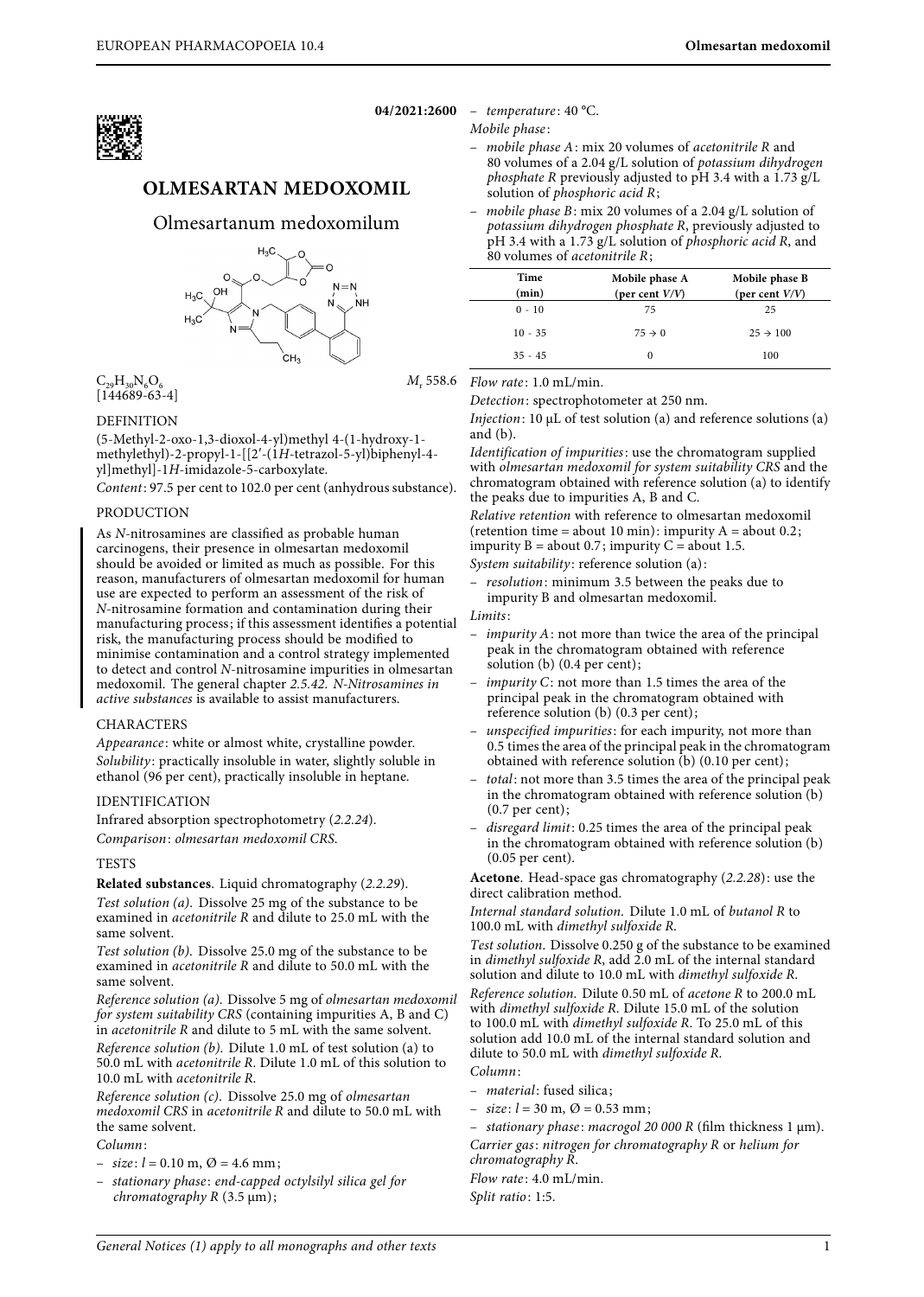Static head-space conditions that may be used:

- equilibration temperature:  $80 °C$ ;

- equilibration time: 30 min.

#### Temperature :

|                | Time      | Temperature          |
|----------------|-----------|----------------------|
|                | (min)     | (°C                  |
| Column         | 5         | 50                   |
|                | $5 - 18$  | $50 \rightarrow 180$ |
|                | $18 - 23$ | 180                  |
| Injection port |           | 200                  |
| Detection      |           | 200                  |

Detection: flame ionisation.

#### Injection: 1 mL.

Calculate the content of acetone, taking its relative density to be 0.79 at 20 °C.

Limit:

- acetone: maximum 0.6 per cent.

**Water** (2.5.32): maximum 0.5 per cent, determined on 0.500 g. **Sulfated ash** (2.4.14): maximum 0.1 per cent, determined on 1.0 g.

### ASSAY

Liquid chromatography (2.2.29) as described in the test for related substances with the following modifications.

Mobile phase : mobile phase B, mobile phase A (25:75 V/V). Injection: test solution (b) and reference solution (c).

Retention time : olmesartan medoxomil = about 10 min. Run time : 1.5 times the retention time of olmesartan medoxomil.

Calculate the percentage content of  $C_{29}H_{30}N_6O_6$  taking into account the assigned content of olmesartan medoxomil CRS.

#### IMPURITIES

#### Specified impurities: A, C.

Other detectable impurities (the following substances would, if present at a sufficient level, be detected by one or other of the tests in the monograph. They are limited by the general acceptance criterion for other/unspecified impurities and/or by the general monograph Substances for pharmaceutical use (2034). It is therefore not necessary to identify these impurities for demonstration of compliance. See also 5.10. Control of impurities in substances for pharmaceutical use): B, D.



A. 4-(1-hydroxy-1-methylethyl)-2-propyl-1-[[2′-(1H-tetrazol-5-yl)biphenyl-4-yl]methyl]-1H-imidazole-5-carboxylic acid (olmesartan),



B. 6,6-dimethyl-2-propyl-3-[[2′-(1H-tetrazol-5-yl)biphenyl-4 yl]methyl]-3,6-dihydro-4H-furo[3,4-d]imidazol-4-one,



C. (5-methyl-2-oxo-1,3-dioxol-4-yl)methyl 4-(1 methylethenyl)-2-propyl-1-[[2′-(1H-tetrazol-5 yl)biphenyl-4-yl]methyl]-1H-imidazole-5-carboxylate,



D. (5-methyl-2-oxo-1,3-dioxol-4-yl)methyl 4-(1-hydroxy-1 methylethyl)-2-propyl-1-[[2′-[(2-triphenylmethyl)-2Htetrazol-5-yl]biphenyl-4-yl]methyl]-1H-imidazole-5 carboxylate.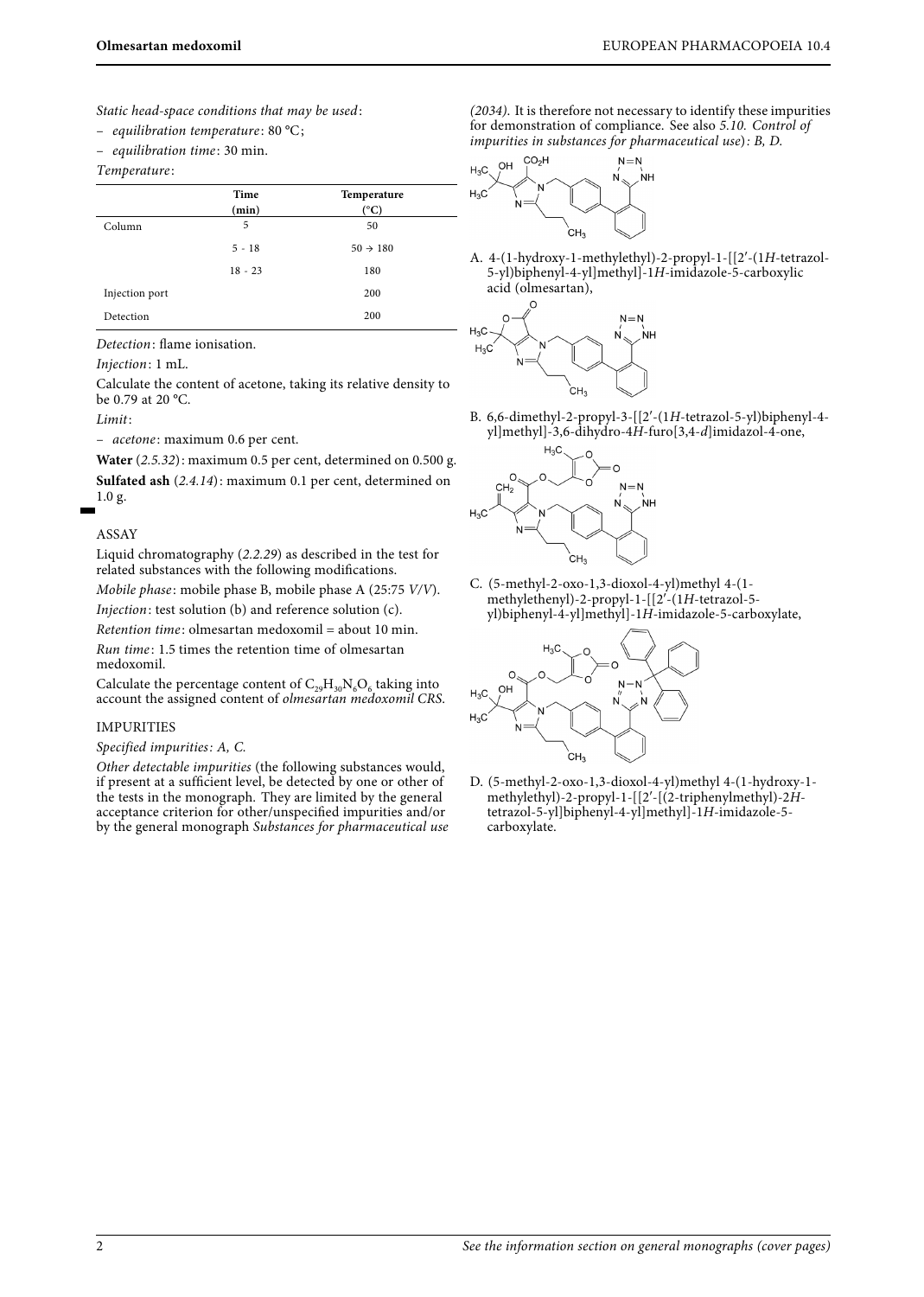

# **VALSARTAN**

## Valsartanum



 $C_{24}H_{29}N_5O_3$  $[137862 - 53 - 4]$ 

## **DEFINITION**

(2S)-3-Methyl-2-[pentanoyl[[2′-(1H-tetrazol-5-yl)biphenyl-4 yl]methyl]amino]butanoic acid.

Content: 99.0 per cent to 101.0 per cent (anhydrous substance).

## **PRODUCTION**

As N-nitrosamines are classified as probable human carcinogens, their presence in valsartan should be avoided or limited as much as possible. For this reason, manufacturers of valsartan for human use are expected to perform an assessment of the risk of N-nitrosamine formation and contamination during their manufacturing process; if this assessment identifies a potential risk, the manufacturing process should be modified to minimise contamination and a control strategy implemented to detect and control N-nitrosamine impurities in valsartan. The general chapter 2.5.42. N-Nitrosamines in active substances is available to assist manufacturers.

## CHARACTERS

Appearance: white or almost white, hygroscopic powder. Solubility: practically insoluble in water, freely soluble in anhydrous ethanol, sparingly soluble in methylene chloride.

#### IDENTIFICATION

Carry out either tests A, B or tests A, C.

- A. Infrared absorption spectrophotometry (2.2.24). Comparison: valsartan CRS.
- B. Enantiomeric purity (see Tests).
- C. Specific optical rotation  $(2.2.7):$  69.0 to 64.0 (anhydrous substance).

Dissolve 0.200 g in methanol R and dilute to 20.0 mL with the same solvent.

#### **TESTS**

**Enantiomeric purity**. Liquid chromatography (2.2.29).

Test solution. Dissolve 50 mg of the substance to be examined in the mobile phase and dilute to 50.0 mL with the mobile phase.

Reference solution (a). Dissolve 5 mg of valsartan for peak identification CRS (containing impurity A) in the mobile phase and dilute to 5 mL with the mobile phase.

Reference solution (b). Dilute 1.0 mL of the test solution to 100.0 mL with the mobile phase.

### Column:

- $-$  size:  $l = 0.25$  m,  $\varnothing = 4.6$  mm;
- stationary phase: cellulose derivative of silica gel for chiral separation R (5 μm).

Mobile phase: trifluoroacetic acid R, 2-propanol R, hexane R  $(0.1:15:85 \frac{V}{V/V})$ .

**04/2021:2423** Flow rate : 0.8 mL/min.

Detection: spectrophotometer at 230 nm.

Injection: 10 μL.

Run time : 1.5 times the retention time of valsartan.

Identification of impurities: use the chromatogram supplied with valsartan for peak identification CRS and the chromatogram obtained with reference solution (a) to identify the peak due to impurity A.

Relative retention with reference to valsartan (retention time = about 13 min): impurity  $A =$  about 0.6.

System suitability: reference solution (a):

– resolution: minimum 2.0 between the peaks due to impurity A and valsartan.

#### Limit:

M<sub>-</sub>435.5

*impurity*  $A$ : not more than the area of the principal peak in the chromatogram obtained with reference solution (b) (1.0 per cent).

**Related substances**. Liquid chromatography (2.2.29).

Test solution. Dissolve 50 mg of the substance to be examined in the mobile phase and dilute to 100.0 mL with the mobile phase.

Reference solution (a). Dilute 1.0 mL of the test solution to 100.0 mL with the mobile phase. Dilute 1.0 mL of this solution to 10.0 mL with the mobile phase.

Reference solution (b). Dissolve the contents of a vial of valsartan for system suitability CRS (containing impurity C) in 1 mL of the mobile phase.

## Column:

- $-$  size:  $l = 0.125$  m,  $\varnothing = 3.0$  mm;
- stationary phase : end-capped octadecylsilyl silica gel for  $chromatography R (5  $\mu m$ ).$

Mobile phase: glacial acetic acid R, acetonitrile R1, water for chromatography R (1:500:500 V/V/V).

Flow rate: 0.4 mL/min.

Detection: spectrophotometer at 225 nm.

Injection: 10 μL.

Run time : 6 times the retention time of valsartan.

Identification of impurities: use the chromatogram supplied with valsartan for system suitability CRS and the chromatogram obtained with reference solution (b) to identify the peak due to impurity C.

Relative retention with reference to valsartan (retention time = about 5 min): impurity  $C =$  about 0.8.

System suitability: reference solution (b):

resolution: minimum 3.0 between the peaks due to impurity C and valsartan.

#### Limits:

- $-$  *impurity* C: not more than twice the area of the principal peak in the chromatogram obtained with reference solution (a) (0.2 per cent);
- unspecified impurities: for each impurity, not more than the area of the principal peak in the chromatogram obtained with reference solution (a) (0.10 per cent);
- total: not more than 3 times the area of the principal peak in the chromatogram obtained with reference solution (a) (0.3 per cent);
- disregard limit: 0.5 times the area of the principal peak in the chromatogram obtained with reference solution (a) (0.05 per cent).

**Water** (2.5.12): maximum 2.0 per cent, determined on 0.500 g.

**Sulfated ash** (2.4.14): maximum 0.1 per cent, determined on 1.0 g.